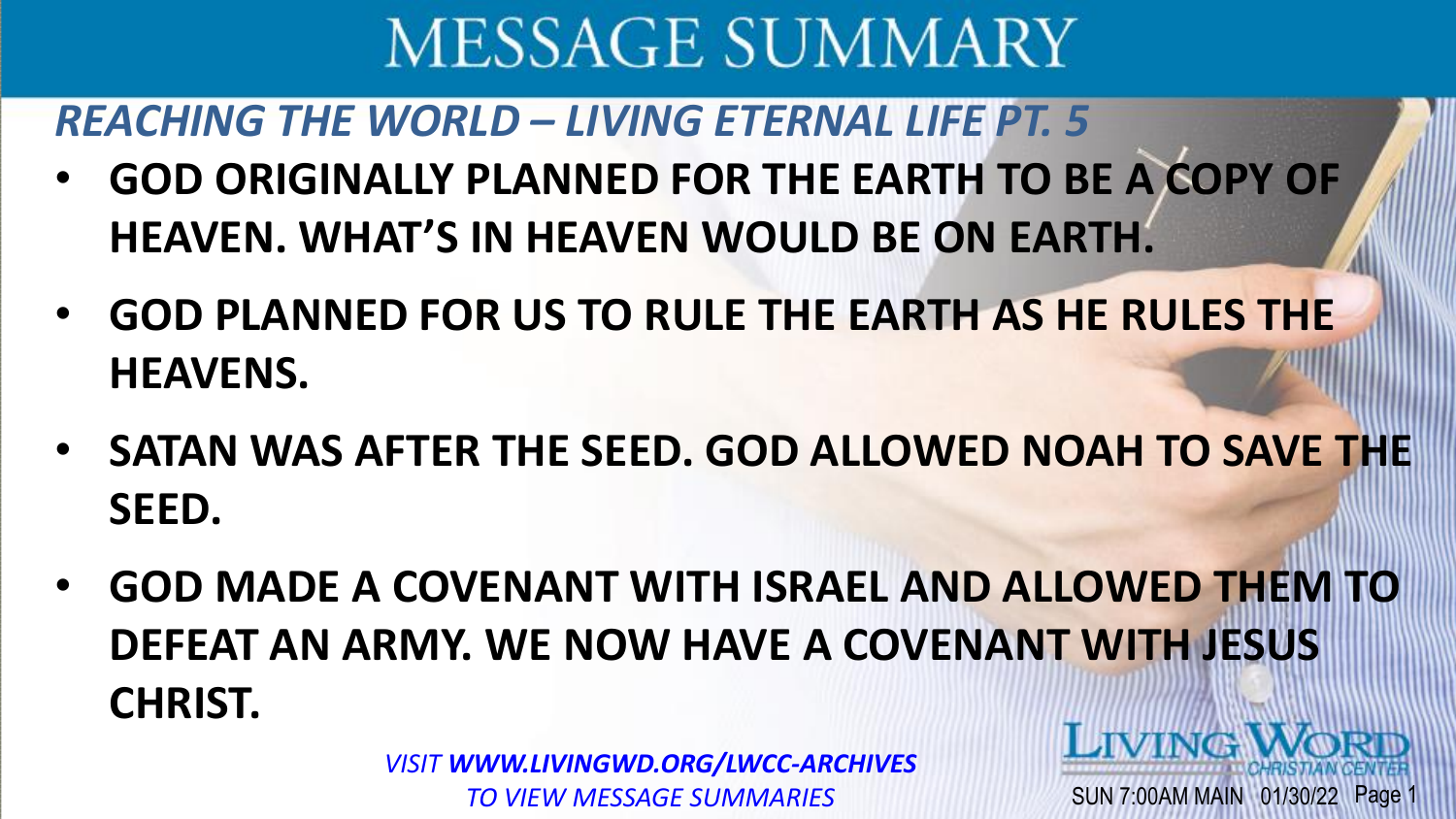*REACHING THE WORLD – LIVING ETERNAL LIFE PT. 5*

- **IF YOU ARE IN CHRIST, THEN YOU ARE A NEW RACE.**
- **YOU ARE THE MOST POWERFUL IN THE EARTH.**
- **WE HAVE TO IMITATE GOD. YOU ARE GOING TO BE LIKE WHO YOU HANG AROUND.**
- **YOU ARE HERE TO DELIVER SOMETHING FROM HEAVEN.**
- **THE FATHER WANTS EARTH TO BE LIKE HEAVEN.**
- **GOD IS GOING TO SUPPLY FOR YOUR LIFE, ACCORDING TO HOW HE LIVES. YOU JUST HAVE TO BRING IT TO PASS.**

SUN 7:00AM MAIN 01/30/22 Page 2

*VISIT WWW.LIVINGWD.ORG/LWCC-ARCHIVES TO VIEW MESSAGE SUMMARIES*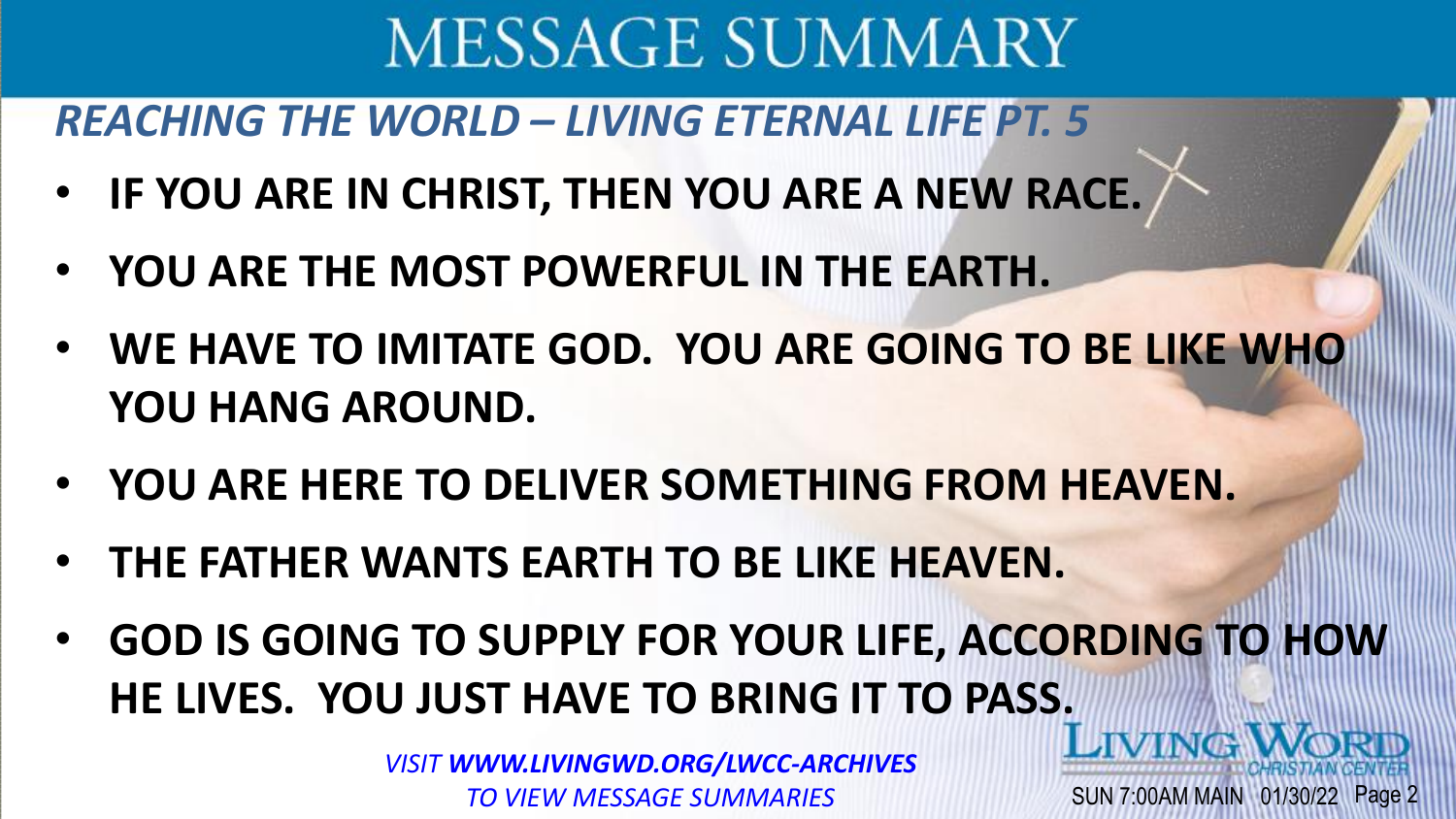### *REACHING THE WORLD – LIVING ETERNAL LIFE PT. 5*

- **KINGDOM IS HIGHER THAN DENOMINATIONS. MOST OFTEN DENOMINATIONS HAVE RELIGION. THERE IS NO MIRACLES IN RELIGION.**
- **THIS IS THE YEAR OF MIRACLES IN YOUR LIFE AND YOUR SPOKEN WORDS!**
- **GOD HAS GIVEN HIS CHILDREN WISDOM. THIS MEANS WE HAVE A SOLUTION TO EVERY PROBLEM.**
- **NO MORE TIME FOR YOU! EVERYTHING IS ALREADY DONE.**

*VISIT WWW.LIVINGWD.ORG/LWCC-ARCHIVES TO VIEW MESSAGE SUMMARIES*